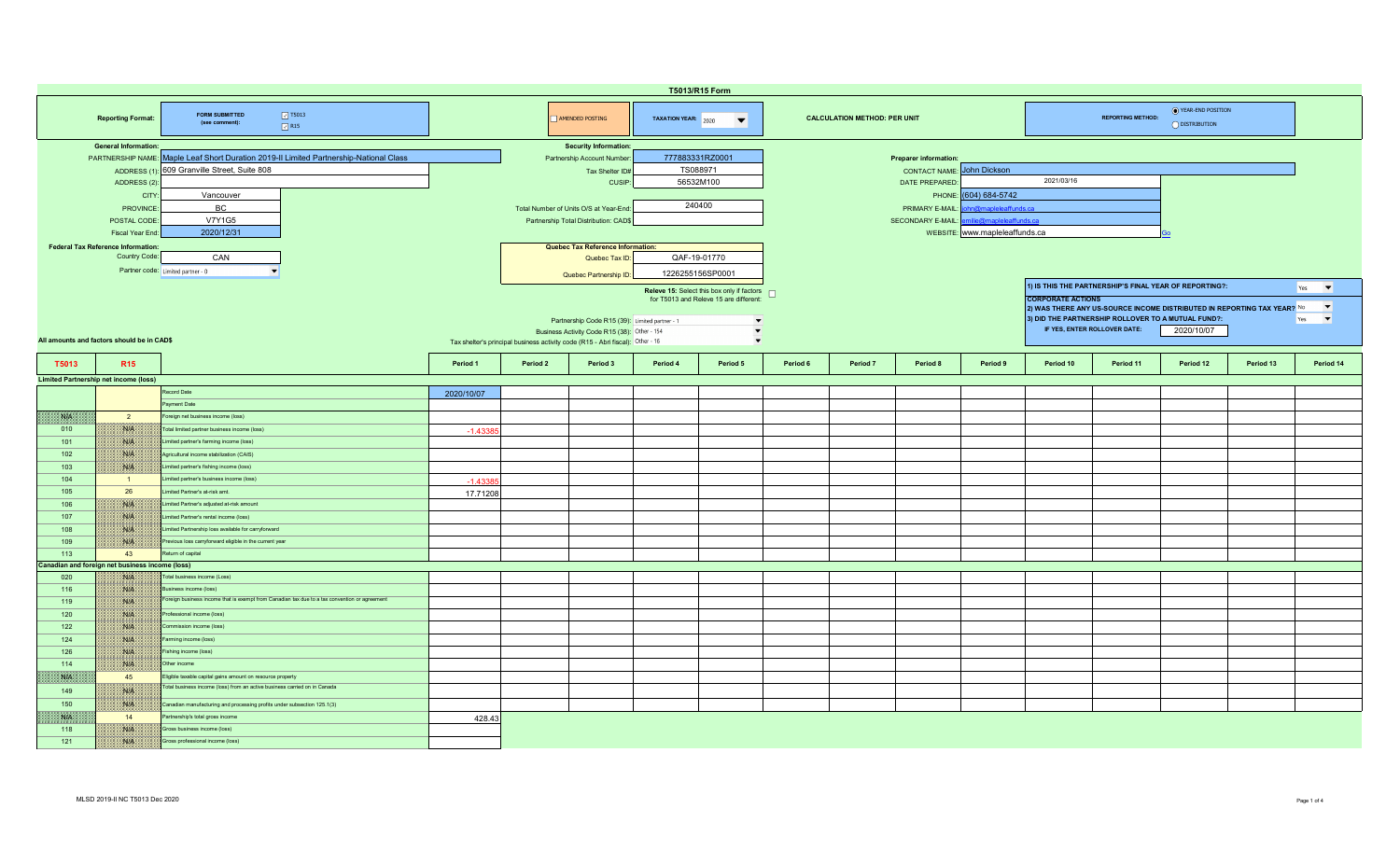| T5013                         | <b>R15</b>                                            |                                                                                                 | Period 1 | Period 2 | Period 3 | Period 4 | Period 5 | Period 6 | Period 7 | Period 8 | Period 9 | Period 10 | Period 11 | Period 12 | Period 13 | Period 14 |
|-------------------------------|-------------------------------------------------------|-------------------------------------------------------------------------------------------------|----------|----------|----------|----------|----------|----------|----------|----------|----------|-----------|-----------|-----------|-----------|-----------|
| 123                           | <b>Side of</b>                                        | Gross commission income (loss)                                                                  |          |          |          |          |          |          |          |          |          |           |           |           |           |           |
| 125                           | <b>BULL</b>                                           | Gross farming income (loss)                                                                     |          |          |          |          |          |          |          |          |          |           |           |           |           |           |
| 127                           | NIK                                                   | Gross fishing income (loss)                                                                     |          |          |          |          |          |          |          |          |          |           |           |           |           |           |
|                               |                                                       | >>> Canadian and foreign net business income (loss) - Jurisdiction Allocation                   |          |          |          |          |          |          |          |          |          |           |           |           |           |           |
| $\blacktriangledown$          |                                                       |                                                                                                 |          |          |          |          |          |          |          |          |          |           |           |           |           |           |
| $\blacktriangledown$          |                                                       |                                                                                                 |          |          |          |          |          |          |          |          |          |           |           |           |           |           |
| $\blacktriangledown$          |                                                       |                                                                                                 |          |          |          |          |          |          |          |          |          |           |           |           |           |           |
| $\left  \cdot \right $        |                                                       |                                                                                                 |          |          |          |          |          |          |          |          |          |           |           |           |           |           |
| $\overline{\phantom{a}}$      |                                                       |                                                                                                 |          |          |          |          |          |          |          |          |          |           |           |           |           |           |
| $\overline{\phantom{a}}$      |                                                       |                                                                                                 |          |          |          |          |          |          |          |          |          |           |           |           |           |           |
| $\overline{\phantom{0}}$      |                                                       |                                                                                                 |          |          |          |          |          |          |          |          |          |           |           |           |           |           |
|                               | Canadian and foreign investments and carrying charges |                                                                                                 |          |          |          |          |          |          |          |          |          |           |           |           |           |           |
| 110                           | 3 <sup>5</sup>                                        | Canadian and foreign net rental income (loss)                                                   |          |          |          |          |          |          |          |          |          |           |           |           |           |           |
| 111                           | $\overline{4}$                                        | Foreign net rental income (loss)                                                                |          |          |          |          |          |          |          |          |          |           |           |           |           |           |
| 112                           | NIA                                                   | Foreign net rental income that is exempt from Canadian tax due to a tax convention or agreement |          |          |          |          |          |          |          |          |          |           |           |           |           |           |
| 117                           | <b>SALE</b>                                           | Gross Canadian and foreign rental income                                                        |          |          |          |          |          |          |          |          |          |           |           |           |           |           |
| 128                           | $\overline{7}$                                        | nterest from Canadian sources                                                                   |          |          |          |          |          |          |          |          |          |           |           |           |           |           |
| 146                           | 7 <sup>7</sup>                                        | Other investment income                                                                         | 0.00201  |          |          |          |          |          |          |          |          |           |           |           |           |           |
|                               |                                                       |                                                                                                 |          |          |          |          |          |          |          |          |          |           |           |           |           |           |
| $128 + 146$<br>129            | Total of 7<br>6B                                      | Actual amount of dividends (other than eligible dividends)                                      | 0.0020   |          |          |          |          |          |          |          |          |           |           |           |           |           |
|                               |                                                       |                                                                                                 |          |          |          |          |          |          |          |          |          |           |           |           |           |           |
| 132                           | 6A                                                    | Actual amount of eligible dividends                                                             |          |          |          |          |          |          |          |          |          |           |           |           |           |           |
| 135                           | 8                                                     | Foreign dividend and interest income                                                            |          |          |          |          |          |          |          |          |          |           |           |           |           |           |
| 137                           | 13                                                    | susiness investment loss                                                                        |          |          |          |          |          |          |          |          |          |           |           |           |           |           |
| 145                           | 15B                                                   | Oividend rental arrangement compensation payments                                               |          |          |          |          |          |          |          |          |          |           |           |           |           |           |
| 210                           | <b>15A</b>                                            | Total carrying charges                                                                          |          |          |          |          |          |          |          |          |          |           |           |           |           |           |
|                               |                                                       | >>> Canadian and foreign investments and carrying charges - Jurisdiction allocation             |          |          |          |          |          |          |          |          |          |           |           |           |           |           |
| $\blacktriangledown$          |                                                       |                                                                                                 |          |          |          |          |          |          |          |          |          |           |           |           |           |           |
| $\blacktriangledown$          |                                                       |                                                                                                 |          |          |          |          |          |          |          |          |          |           |           |           |           |           |
| $\blacktriangledown$          |                                                       |                                                                                                 |          |          |          |          |          |          |          |          |          |           |           |           |           |           |
| $\blacktriangledown$          |                                                       |                                                                                                 |          |          |          |          |          |          |          |          |          |           |           |           |           |           |
| $\blacktriangledown$          |                                                       |                                                                                                 |          |          |          |          |          |          |          |          |          |           |           |           |           |           |
| $\overline{\phantom{a}}$      |                                                       |                                                                                                 |          |          |          |          |          |          |          |          |          |           |           |           |           |           |
| Other amounts and information |                                                       |                                                                                                 |          |          |          |          |          |          |          |          |          |           |           |           |           |           |
| 030                           | <b>BALLA</b>                                          | Total capital gain (loss)                                                                       |          |          |          |          |          |          |          |          |          |           |           |           |           |           |
| 151                           | 10                                                    | Capital gains (losses) [R15: used to calculate the deduction]                                   |          |          |          |          |          |          |          |          |          |           |           |           |           |           |
| 151                           | 12                                                    | Capital gains (losses) [R15: not used to calculate the deduction]                               | 18.54350 |          |          |          |          |          |          |          |          |           |           |           |           |           |
| 159                           | $-11$                                                 | Capital gains reserve                                                                           |          |          |          |          |          |          |          |          |          |           |           |           |           |           |
| 040                           | 5 <sub>5</sub>                                        | Capital cost allowance                                                                          |          |          |          |          |          |          |          |          |          |           |           |           |           |           |
| <b>SUB</b>                    | 9                                                     | Patronage dividends from a cooperative                                                          |          |          |          |          |          |          |          |          |          |           |           |           |           |           |
| <b>SUP</b>                    | 16                                                    | Quebec income tax withheld at source                                                            |          |          |          |          |          |          |          |          |          |           |           |           |           |           |
| NB.                           | 34                                                    | R15: Exploration expenses - Northern Quebec                                                     |          |          |          |          |          |          |          |          |          |           |           |           |           |           |
| <b>ANGEL</b>                  | 21B                                                   | westment tax credit (R15 only: Other Property)                                                  |          |          |          |          |          |          |          |          |          |           |           |           |           |           |
| <b>SAFE</b>                   | 24A                                                   | Member Corp's share of debt                                                                     |          |          |          |          |          |          |          |          |          |           |           |           |           |           |
| SS P                          | 24 <sub>B</sub>                                       | lember Corp's share of qualified property                                                       |          |          |          |          |          |          |          |          |          |           |           |           |           |           |
| <b>SALE</b>                   | <b>24C</b>                                            | Member Corp's share of total assets                                                             |          |          |          |          |          |          |          |          |          |           |           |           |           |           |
| <b>SALE</b>                   | 27                                                    | imited Partnership Loss                                                                         |          |          |          |          |          |          |          |          |          |           |           |           |           |           |
| <b>SOF</b>                    | 32                                                    | Exploration exp. Incurred in Quebec                                                             |          |          |          |          |          |          |          |          |          |           |           |           |           |           |
| NB                            | 33                                                    | Surface mining/oil&gas exploration exp. in Quebec                                               |          |          |          |          |          |          |          |          |          |           |           |           |           |           |
| NB.                           | 35-28                                                 | Amt. Of assistance corresponding to exp. Reported in 28 on R15                                  |          |          |          |          |          |          |          |          |          |           |           |           |           |           |
| NA                            | 35-29                                                 | Amt. Of assistance corresponding to exp. Reported in 30 on R15                                  |          |          |          |          |          |          |          |          |          |           |           |           |           |           |
| <b>SALE</b>                   | 35-30                                                 | Amt. Of assistance corresponding to exp. Reported in 32 on R15                                  |          |          |          |          |          |          |          |          |          |           |           |           |           |           |
| <b>SALE</b>                   | $35 - 32$                                             | Amt. Of assistance corresponding to exp. Reported in 33 on R15                                  |          |          |          |          |          |          |          |          |          |           |           |           |           |           |
|                               |                                                       |                                                                                                 |          |          |          |          |          |          |          |          |          |           |           |           |           |           |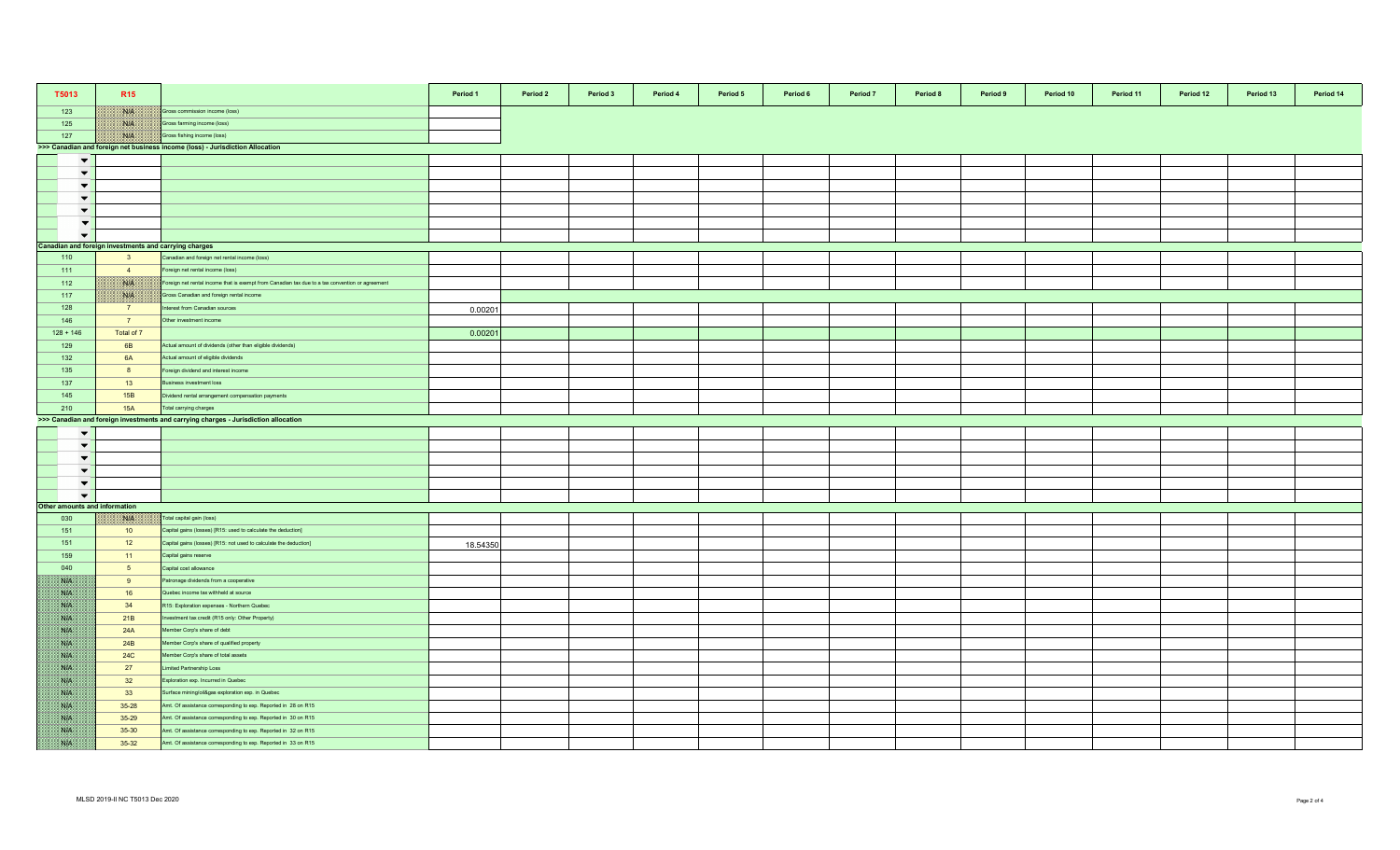| T5013                                | R <sub>15</sub>                                                                                     |                                                                         | Period 1<br>Period 2 | Period 3<br>Period 4 | Period 5 | Period 6 | Period <sub>7</sub> | Period 8 | Period 9 | Period 10 | Period 11 | Period 12 | Period 13 | Period 14 |
|--------------------------------------|-----------------------------------------------------------------------------------------------------|-------------------------------------------------------------------------|----------------------|----------------------|----------|----------|---------------------|----------|----------|-----------|-----------|-----------|-----------|-----------|
| NN                                   | 35-33                                                                                               | Amt. Of assistance corresponding to exp. Reported in 33 on R15          |                      |                      |          |          |                     |          |          |           |           |           |           |           |
| NH                                   | 35-34                                                                                               | Research amt. of assistance corresponding to exp. Reported in 34 on R15 |                      |                      |          |          |                     |          |          |           |           |           |           |           |
| SYP.                                 | 42                                                                                                  | Percentage of business carried on in Quebec by the partnership          |                      |                      |          |          |                     |          |          |           |           |           |           |           |
| 171                                  | 17                                                                                                  | Foreign tax paid on non-business income                                 |                      |                      |          |          |                     |          |          |           |           |           |           |           |
| 172                                  | 18                                                                                                  | oreign tax paid on business income                                      |                      |                      |          |          |                     |          |          |           |           |           |           |           |
| 173                                  | 28                                                                                                  | Cdn Exploration Expenses (CEE)                                          |                      |                      |          |          |                     |          |          |           |           |           |           |           |
| 174                                  | 29                                                                                                  | Cdn Development expenses (CDE)                                          |                      |                      |          |          |                     |          |          |           |           |           |           |           |
| 175                                  | 30                                                                                                  | Cdn Oil and gas property exp (COPGE)                                    |                      |                      |          |          |                     |          |          |           |           |           |           |           |
| 176                                  | 31                                                                                                  | Foreign exploration and development expenses (FEDE)                     |                      |                      |          |          |                     |          |          |           |           |           |           |           |
| 182                                  | 19                                                                                                  | Eligible amount of charitable donations                                 |                      |                      |          |          |                     |          |          |           |           |           |           |           |
| 183                                  | 20                                                                                                  | Eligible amount of cultural and ecological gifts                        |                      |                      |          |          |                     |          |          |           |           |           |           |           |
|                                      | >>> Other amounts and information - T5013 jurisdiction allocation and R15 complementary information |                                                                         |                      |                      |          |          |                     |          |          |           |           |           |           |           |
| $\blacktriangledown$                 |                                                                                                     |                                                                         |                      |                      |          |          |                     |          |          |           |           |           |           |           |
| $\overline{\phantom{a}}$             |                                                                                                     |                                                                         |                      |                      |          |          |                     |          |          |           |           |           |           |           |
| $\blacktriangledown$                 |                                                                                                     |                                                                         |                      |                      |          |          |                     |          |          |           |           |           |           |           |
| $\blacktriangledown$                 |                                                                                                     |                                                                         |                      |                      |          |          |                     |          |          |           |           |           |           |           |
| $\blacktriangledown$                 |                                                                                                     |                                                                         |                      |                      |          |          |                     |          |          |           |           |           |           |           |
| $\overline{\phantom{a}}$             |                                                                                                     |                                                                         |                      |                      |          |          |                     |          |          |           |           |           |           |           |
| $\overline{\phantom{0}}$             |                                                                                                     |                                                                         |                      |                      |          |          |                     |          |          |           |           |           |           |           |
| $\overline{\phantom{a}}$             |                                                                                                     |                                                                         |                      |                      |          |          |                     |          |          |           |           |           |           |           |
| $\overline{\phantom{a}}$             |                                                                                                     |                                                                         |                      |                      |          |          |                     |          |          |           |           |           |           |           |
|                                      |                                                                                                     | Renounced Canadian exploration and development expenses                 |                      |                      |          |          |                     |          |          |           |           |           |           |           |
| 190                                  | 60                                                                                                  | Cdn exploration expense - renunciation                                  |                      |                      |          |          |                     |          |          |           |           |           |           |           |
| 191                                  | 61                                                                                                  | Cdn development expense - renunciation                                  |                      |                      |          |          |                     |          |          |           |           |           |           |           |
| 192                                  | <b>BALES</b>                                                                                        | Cdn exploration expense - assistance                                    |                      |                      |          |          |                     |          |          |           |           |           |           |           |
| 193                                  | NIA                                                                                                 | Cdn development expense - assistance                                    |                      |                      |          |          |                     |          |          |           |           |           |           |           |
| 196                                  | $\mathcal{N}(\mathbb{R})$                                                                           | Reduction - Portion subject int. free                                   |                      |                      |          |          |                     |          |          |           |           |           |           |           |
| 194                                  | <b>BUS</b>                                                                                          | Amount - Exp qualifying for ITC                                         |                      |                      |          |          |                     |          |          |           |           |           |           |           |
| 195                                  | <b>NIA</b>                                                                                          | Amount - Portion subject int. free                                      |                      |                      |          |          |                     |          |          |           |           |           |           |           |
| 197                                  | ma                                                                                                  | BC - Expenses - Tax Credit                                              |                      |                      |          |          |                     |          |          |           |           |           |           |           |
| 198                                  | NIA                                                                                                 | SK - Expenses - Tax Credit                                              |                      |                      |          |          |                     |          |          |           |           |           |           |           |
| 199                                  | <b>BAR</b>                                                                                          | MB - Expenses - Tax Credit                                              |                      |                      |          |          |                     |          |          |           |           |           |           |           |
| 200                                  | <b>SHELL</b>                                                                                        | ON - Expenses - Tax Credit                                              |                      |                      |          |          |                     |          |          |           |           |           |           |           |
| WB                                   | 62                                                                                                  | Quebec Exploration Expense                                              |                      |                      |          |          |                     |          |          |           |           |           |           |           |
| NB                                   | 63                                                                                                  | Quebec surface mining exploration or oil and gas exploration expenses   |                      |                      |          |          |                     |          |          |           |           |           |           |           |
| <b>SALE</b>                          | 64                                                                                                  | Exploration expenses - Northern Quebec                                  |                      |                      |          |          |                     |          |          |           |           |           |           |           |
| <b>BATE</b>                          | 65                                                                                                  | Security issues expenses                                                |                      |                      |          |          |                     |          |          |           |           |           |           |           |
| NB                                   | 66-60                                                                                               | Amt. of assistance corresponding to exp. reported in 60                 |                      |                      |          |          |                     |          |          |           |           |           |           |           |
| <b>SIE</b>                           | 66-61                                                                                               | Amt. of assistance corresponding to exp. reported in 61                 |                      |                      |          |          |                     |          |          |           |           |           |           |           |
| <b>NA</b>                            | 66-62                                                                                               | Amt. of assistance corresponding to exp. reported in 62                 |                      |                      |          |          |                     |          |          |           |           |           |           |           |
| NP                                   | 66-63                                                                                               | Amt. of assistance corresponding to exp. reported in 63                 |                      |                      |          |          |                     |          |          |           |           |           |           |           |
| WB<br><b>Tax Shelter Information</b> | 66-64                                                                                               | Amt. of assistance corresponding to exp. reported in 64                 |                      |                      |          |          |                     |          |          |           |           |           |           |           |
| 201                                  | 50                                                                                                  | Number of units acquired                                                | 1.00000              |                      |          |          |                     |          |          |           |           |           |           |           |
| 202                                  | 51                                                                                                  | Cost per unit                                                           | 25.00000             |                      |          |          |                     |          |          |           |           |           |           |           |
|                                      |                                                                                                     |                                                                         |                      |                      |          |          |                     |          |          |           |           |           |           |           |